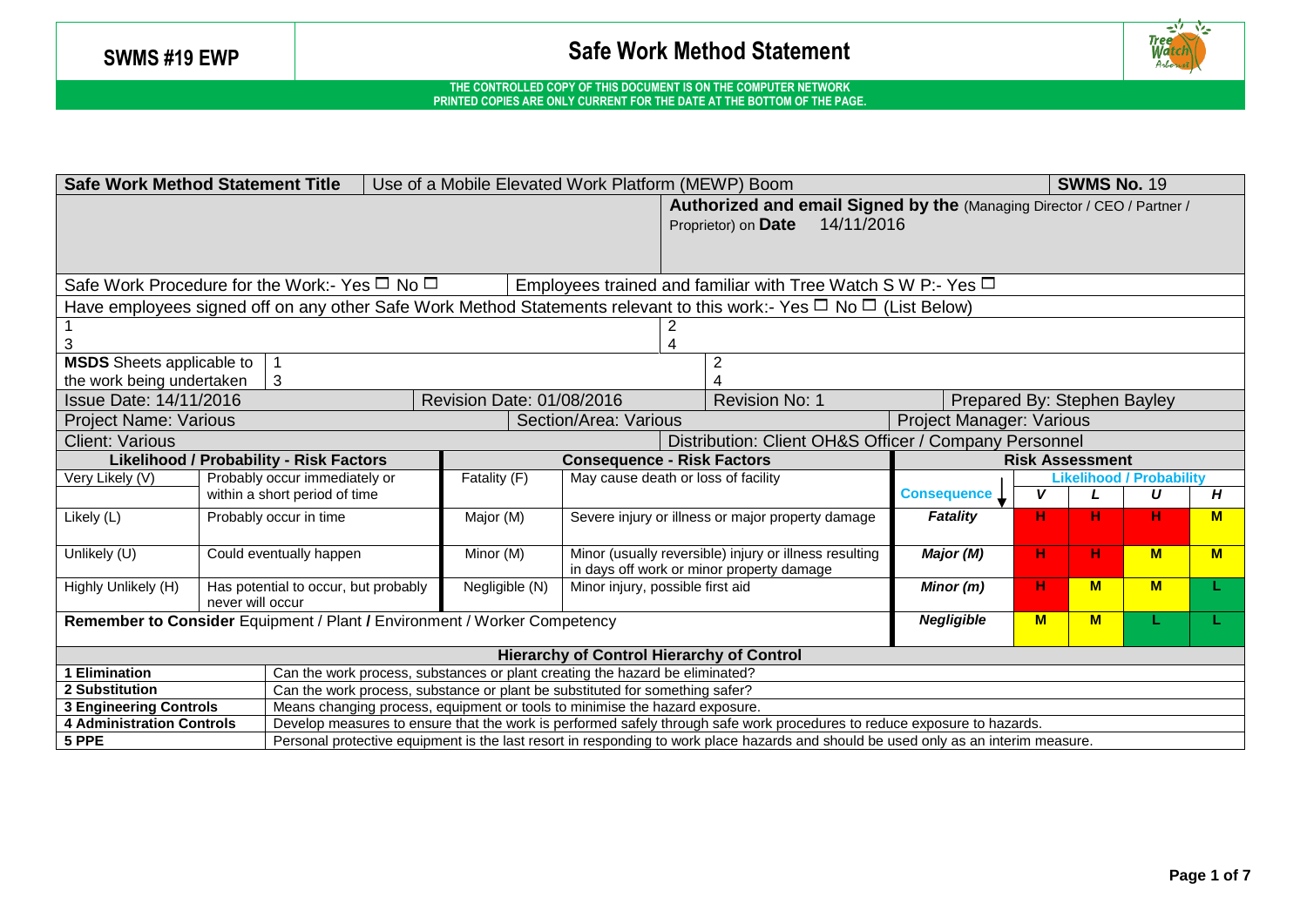

| <b>Work Method / Task Description</b>                                                  | <b>Hazards</b>                                                                                                      | <b>Risk</b>      | <b>Risk Control Measures</b>                                                                                                                                                                                                                                                                                                                                                                                                                                                                                                                                                                                                            | <b>Responsible Person</b>                                 |
|----------------------------------------------------------------------------------------|---------------------------------------------------------------------------------------------------------------------|------------------|-----------------------------------------------------------------------------------------------------------------------------------------------------------------------------------------------------------------------------------------------------------------------------------------------------------------------------------------------------------------------------------------------------------------------------------------------------------------------------------------------------------------------------------------------------------------------------------------------------------------------------------------|-----------------------------------------------------------|
| List the tasks required to perform the activity<br>in the sequence in which they occur | Against each task list the Hazards<br>that could result in injury when the<br>task is performed by the worker       | <b>Score</b>     | List the Control measures required to eliminate or minimize the workers<br>exposure to each identified hazard                                                                                                                                                                                                                                                                                                                                                                                                                                                                                                                           | with responsibility for control<br>measure implementation |
| Working outdoors                                                                       | Personnel are exposed to<br>excessive ultra violet light<br>without adequate<br>protection.                         | M                | Suitable clothing, hats, glasses should be used to reduce<br>exposure<br>All employees to apply SPF 30+ sunscreen at the<br>beginning of the day and reapply every 2 hours                                                                                                                                                                                                                                                                                                                                                                                                                                                              | <b>Supervisor Employee</b>                                |
| Manual handling                                                                        | Excessive manual handling<br>could lead to muscular<br>skeletal injury.                                             | $\overline{M}$   | Use mechanical aids ie forklift<br>Lift with correct posture and do not try to lift something too<br>heavy<br>Request help when lifting heavy loads                                                                                                                                                                                                                                                                                                                                                                                                                                                                                     | <b>Supervisor Employee</b>                                |
| Personal protective equipment<br>required for this activity                            | Personal injuries                                                                                                   | H                | Hi visibility clothing<br>Safety footwear<br>Safety glasses as required<br>Safety Helmet as required<br>Hearing protection as required<br>Harness with lanyard and shock absorber                                                                                                                                                                                                                                                                                                                                                                                                                                                       | <b>Supervisor Employee</b>                                |
| Use of an Mobile Elevated Work<br>Platform (Boom lift)                                 | Fall from platform<br>Tip machine over<br>Collision / injury<br>Operated by unauthorised /<br>unqualified person(s) | H<br>Н<br>H<br>H | Carry out daily inspection / checks as per manufacturers<br>$\bullet$<br>operating manual and Operator Daily Safety Checks on<br>the cover of the yellow log book.<br>Check and familiarise yourself with the operation of<br>platform emergency descent and/or operator retrieval<br>system at ground controls<br>Read all manufacturers safety decals / stickers on machine<br>Record in the log book and sign off by person making entry<br>Report any defects or damage to supervisor immediately.<br>Do not use machine until these are repaired / fixed.<br>Place 'DANGER do not use' tag on machine to prevent<br>use by others. | Employee / Operator                                       |
| Check work area for operational<br>hazards                                             | Fall from platform<br>Tip machine over<br>Collision / injury<br>Operated by unauthorised /<br>unqualified person(s) | H<br>H<br>H<br>H | Keep away from back filled trenches / excavations, boggy<br>$\bullet$<br>areas<br>Use only on flat firm surfaces and the machine is level to<br>within manufacturer's specifications.<br>When working on suspended slabs, competent person to<br>verify slab can take weight of machine.<br>Keep away from slab step downs, penetrations                                                                                                                                                                                                                                                                                                | Employee / Operator                                       |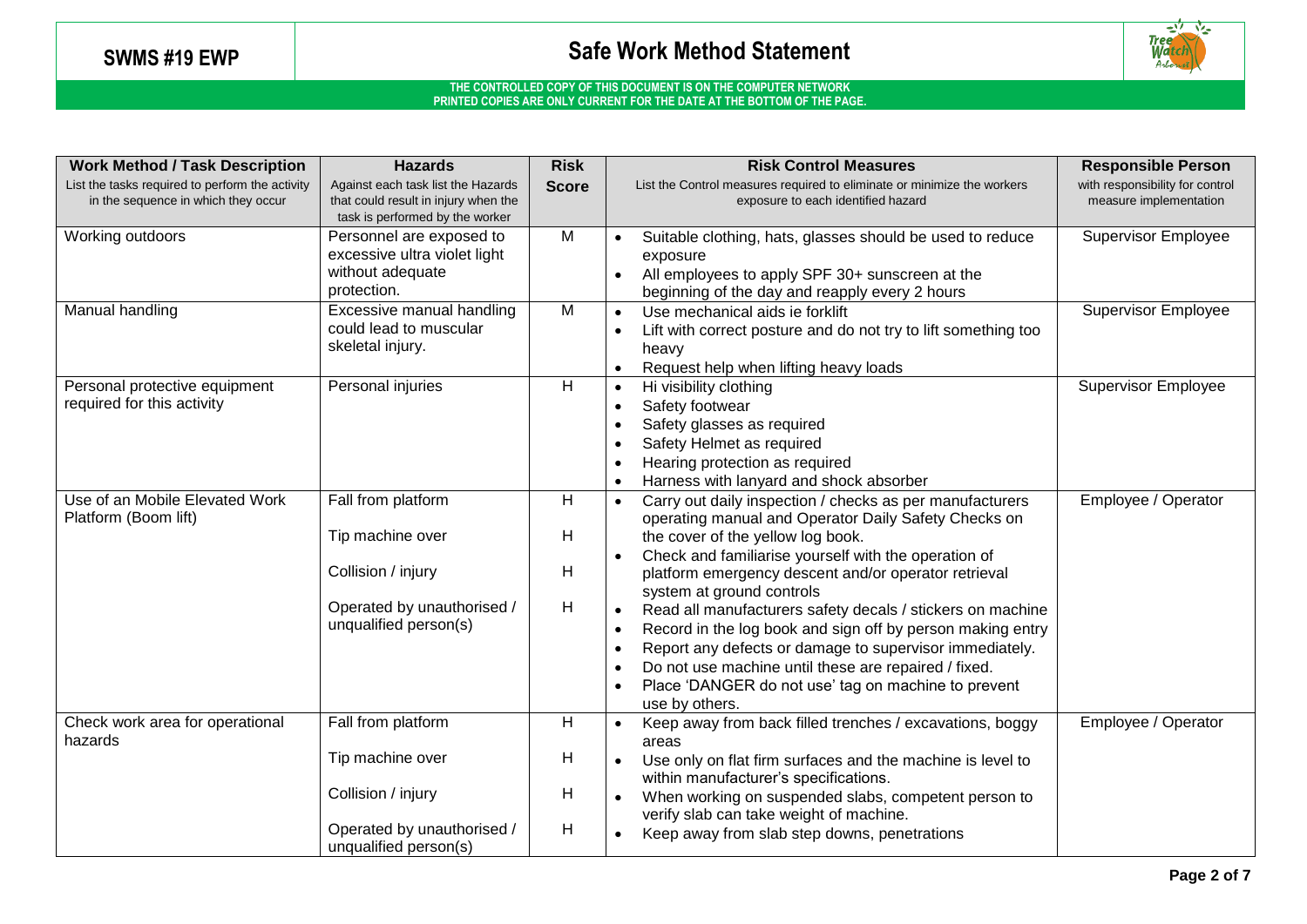

| <b>Work Method / Task Description</b>                                                  | <b>Hazards</b>                                                                                                      | <b>Risk</b>      | <b>Risk Control Measures</b>                                                                                                                                                                                                                                                                                                                                                                                                                                                                                                                                                                                                                                                                          | <b>Responsible Person</b>                                 |
|----------------------------------------------------------------------------------------|---------------------------------------------------------------------------------------------------------------------|------------------|-------------------------------------------------------------------------------------------------------------------------------------------------------------------------------------------------------------------------------------------------------------------------------------------------------------------------------------------------------------------------------------------------------------------------------------------------------------------------------------------------------------------------------------------------------------------------------------------------------------------------------------------------------------------------------------------------------|-----------------------------------------------------------|
| List the tasks required to perform the activity<br>in the sequence in which they occur | Against each task list the Hazards<br>that could result in injury when the<br>task is performed by the worker       | <b>Score</b>     | List the Control measures required to eliminate or minimize the workers<br>exposure to each identified hazard                                                                                                                                                                                                                                                                                                                                                                                                                                                                                                                                                                                         | with responsibility for control<br>measure implementation |
| Check work area for operational<br>hazards                                             | Fatal Electrocution, death                                                                                          | H                | Check for overhead power cables / obstructions -<br>projections.<br>Don't work within 3 metres of power lines (up to 132 kV)<br>Trained spotters to be used working near conductors and<br>power lines.                                                                                                                                                                                                                                                                                                                                                                                                                                                                                               | Employee / Operator                                       |
| <b>Operating MEWP</b>                                                                  | Fall from platform<br>Tip machine over<br>Collision / injury<br>Operated by unauthorised /<br>unqualified person(s) | Н<br>н<br>Н<br>H | All persons operating a scissor lift must have completed<br>required training and have a National Certificate of<br>Competency WP (for Booms over 11 metres)<br>Safety harness to be worn and connected to designated<br>anchorage point at all times whilst in the EWP basket.<br>Never stand or sit on kickboards, handrails or midrails,<br>ensure gate is securely closed.<br>Ensure tyres are inflated to correct pressure (where<br>necessary).<br>NEVER operate when wind speeds exceed 12.5m/sec if<br>operating outdoors.<br>If outriggers fitted ensure they are fully extended and on a<br>solid bearing.<br>Ensure you look up, down, forward, backwards, left and<br>right when driving. | Employee / Operator                                       |
| <b>Working from MEWP</b>                                                               | Tip over<br>Injury to persons below<br>Fall from platform                                                           | H<br>H<br>H      | Do not use as a crane or hoist.<br>$\bullet$<br>Do not over load the platform, observe and do not exceed<br>SWL and permitted number of occupants.<br>Never use to pull or push other objects<br>Ensure all tools and materials are safety stored with no<br>slip/trip hazards<br>Set up exclusion zone around the base of boom lift and<br>appropriate signage to be in place where deemed<br>necessary.<br>Keep away from pinch points.<br>Never enter or exit platform while elevated.<br>Never use ladders or other items to gain additional height.<br>Keep within the confines of the work platform.                                                                                            | Employee / Operator                                       |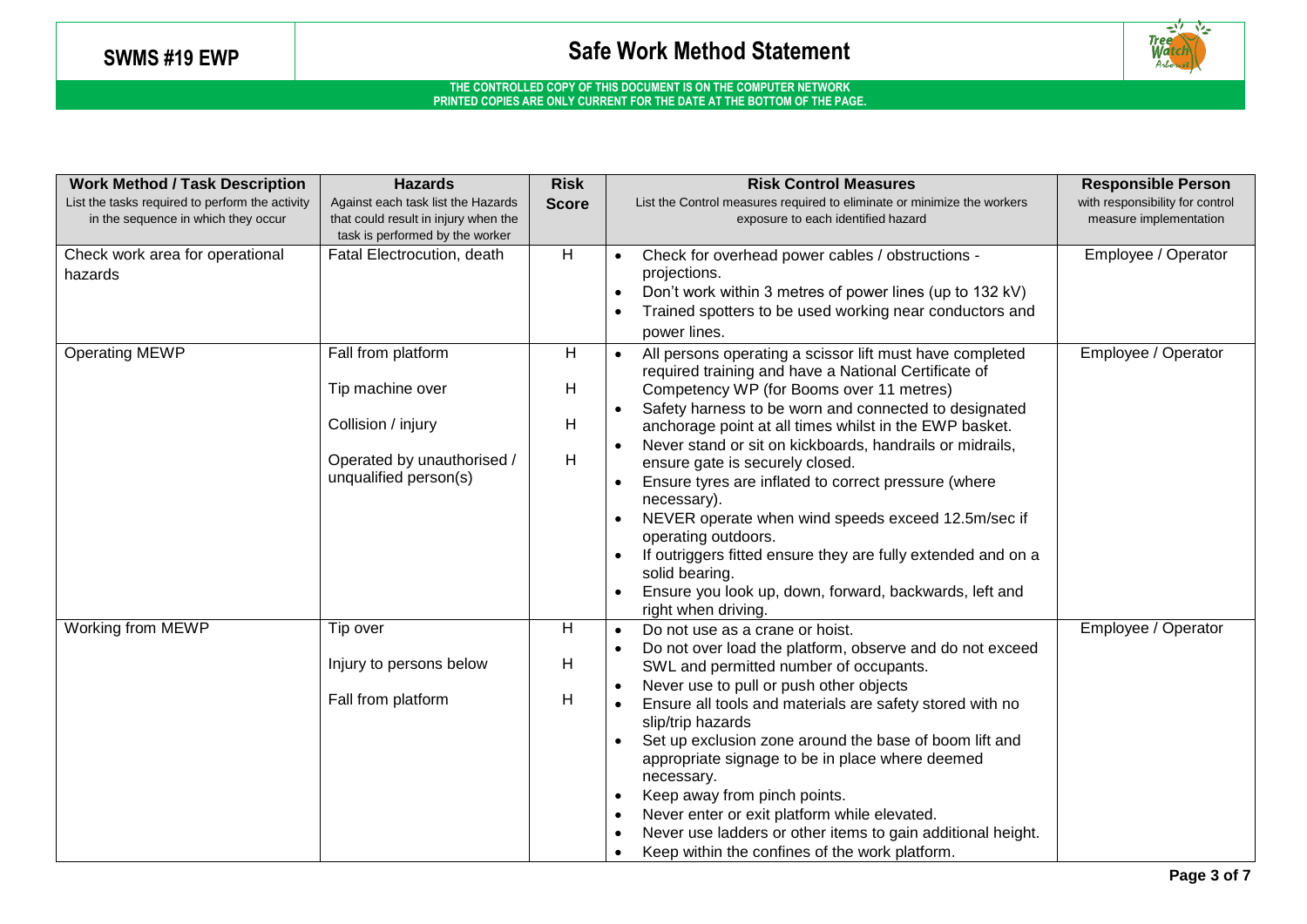

|  | platform ؛<br>f the<br>DΩ<br>side:<br>. out over<br>102<br>ΩT<br>ludi. |  |
|--|------------------------------------------------------------------------|--|
|  |                                                                        |  |

| <b>Work Method / Task Description</b><br><b>Hazards</b>                                |                                                                            | <b>Risk</b>                                  | <b>Risk Control Measures</b>                                                                                  |                                                                                                                  | <b>Responsible Person</b>                                 |  |
|----------------------------------------------------------------------------------------|----------------------------------------------------------------------------|----------------------------------------------|---------------------------------------------------------------------------------------------------------------|------------------------------------------------------------------------------------------------------------------|-----------------------------------------------------------|--|
| List the tasks required to perform the activity<br>in the sequence in which they occur | Against each task list the Hazards<br>that could result in injury when the | <b>Score</b>                                 | List the Control measures required to eliminate or minimize the workers<br>exposure to each identified hazard |                                                                                                                  | with responsibility for control<br>measure implementation |  |
|                                                                                        | task is performed by the worker                                            |                                              |                                                                                                               |                                                                                                                  |                                                           |  |
| Securing MEWP after use                                                                | Injury to persons below                                                    | H                                            |                                                                                                               | Lower platform at the end of shift, position in safe location,<br>remove keys and secure.                        | Employee / Operator                                       |  |
| Refuelling the MEWP                                                                    | Fire                                                                       | H                                            |                                                                                                               | Equipment is to be turned off and shut down.                                                                     | Employee / Operator                                       |  |
|                                                                                        |                                                                            |                                              |                                                                                                               | Do not use mobile phones.                                                                                        |                                                           |  |
|                                                                                        | Slips, trips, falls                                                        | Н                                            |                                                                                                               | Avoid sources of ignition, heat, sparks                                                                          |                                                           |  |
|                                                                                        |                                                                            |                                              |                                                                                                               |                                                                                                                  |                                                           |  |
|                                                                                        | <b>Spills</b>                                                              | Н                                            |                                                                                                               | Ensure fully charged carbon dioxide, Dry chemical or foam<br>extinguisher is in close proximity when refuelling. |                                                           |  |
|                                                                                        |                                                                            |                                              |                                                                                                               | Ensure funnel or nozzle attachment is used when                                                                  |                                                           |  |
|                                                                                        | Contact with chemical                                                      | M                                            |                                                                                                               | refuelling                                                                                                       |                                                           |  |
|                                                                                        |                                                                            |                                              |                                                                                                               | Ensure spill kit in available and close at hand when carry                                                       |                                                           |  |
|                                                                                        | Inhaled petrol vapours                                                     | M                                            |                                                                                                               | out refuelling                                                                                                   |                                                           |  |
|                                                                                        |                                                                            |                                              |                                                                                                               | Avoid contact with eyes, eye protection to be worn.                                                              |                                                           |  |
|                                                                                        |                                                                            |                                              |                                                                                                               | Over spills to be immediately cleaned up                                                                         |                                                           |  |
|                                                                                        |                                                                            |                                              |                                                                                                               | Remove any contaminated clothing and wash prior to re-                                                           |                                                           |  |
|                                                                                        |                                                                            |                                              |                                                                                                               | use                                                                                                              |                                                           |  |
|                                                                                        |                                                                            |                                              |                                                                                                               | Do not intentionally inhale vapours                                                                              |                                                           |  |
| Response to Fuel / Hydraulic Spills                                                    | Fire                                                                       | H                                            | $\bullet$                                                                                                     | Avoid sources of ignition, heat, sparks                                                                          | Employee / Operator                                       |  |
| from refueling the MEWP                                                                |                                                                            |                                              |                                                                                                               | Use the spill kit and follow the procedures                                                                      |                                                           |  |
|                                                                                        | Slips, trips, falls                                                        | M                                            |                                                                                                               | When a spill occurs STOP the spill at the                                                                        |                                                           |  |
|                                                                                        |                                                                            |                                              | $\bullet$                                                                                                     | source                                                                                                           |                                                           |  |
|                                                                                        | Contact with chemical                                                      | M                                            |                                                                                                               | Use booms or similar to surround and CONTAIN the spill                                                           |                                                           |  |
|                                                                                        | Inhaled petrol vapours                                                     | M                                            |                                                                                                               | Use absorbent material to ABSORB the spill                                                                       |                                                           |  |
|                                                                                        |                                                                            |                                              |                                                                                                               | DISPOSE of used absorbent material into contaminated                                                             |                                                           |  |
|                                                                                        | Fuel / Hydraulic oil entering                                              | M                                            |                                                                                                               | waste bags supplied in the spill kit.                                                                            |                                                           |  |
|                                                                                        | drains, contamination of                                                   |                                              |                                                                                                               | Dispose of this clean up material as per State EPA                                                               |                                                           |  |
|                                                                                        | surrounding water bodies                                                   |                                              |                                                                                                               | guidelines.                                                                                                      |                                                           |  |
|                                                                                        | and or soils incorrect                                                     |                                              |                                                                                                               | Use Appropriate waste contractor for disposal.                                                                   |                                                           |  |
|                                                                                        | disposal                                                                   |                                              |                                                                                                               | Disposal document must be supplied and file in the site<br>records                                               |                                                           |  |
|                                                                                        |                                                                            |                                              |                                                                                                               | Restock spill kit.                                                                                               |                                                           |  |
| <b>Personnel Qualifications and Experience</b>                                         |                                                                            | <b>Personnel Duties and Responsibilities</b> |                                                                                                               |                                                                                                                  | <b>Training Required to Complete Work</b>                 |  |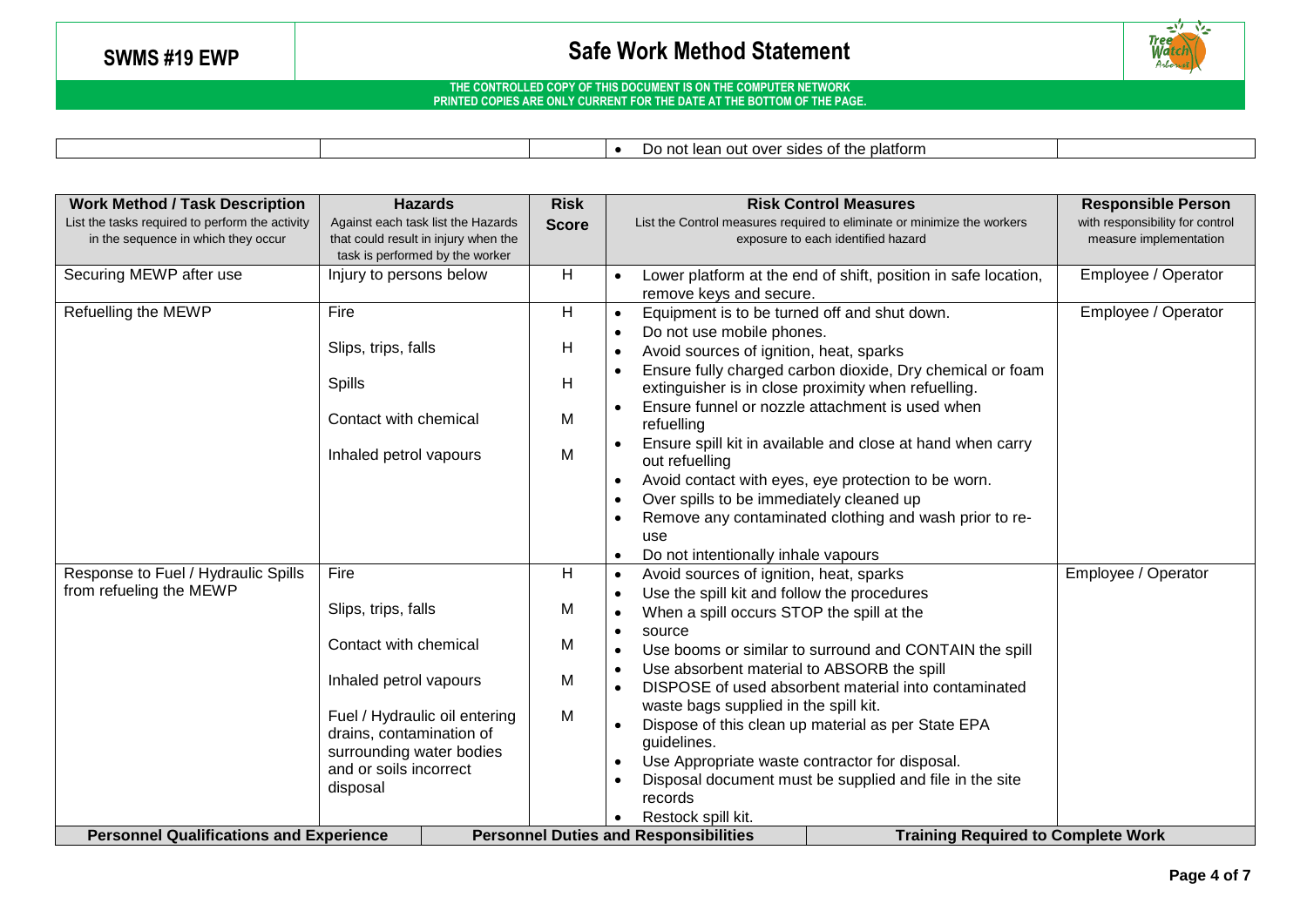

| Construction OH&S induction (White Card) | Supervisor to carry out daily inspections of work site                  | <sup>1</sup> Supervisor to be appropriately trained, qualified and competent        |  |  |
|------------------------------------------|-------------------------------------------------------------------------|-------------------------------------------------------------------------------------|--|--|
| Company OH&S induction                   | for hazards.                                                            | in OH&S.                                                                            |  |  |
| Site specific induction                  | Personal Protective Equipment (PPE) to be worn at<br>all times on site. | Supervisor to be trained in risk identification risk assessment<br>and risk control |  |  |

| <b>Personnel Qualifications and Experience</b>                                                                                                                                                                                                                                                                                                              | <b>Personnel Duties and Responsibilities</b>                                                                                                                                                                                                                                                                                                                                                                                                                                                                                                                                                                                                                                                                                                                  | <b>Training Required to Complete Work</b>                                |                                                             |  |  |
|-------------------------------------------------------------------------------------------------------------------------------------------------------------------------------------------------------------------------------------------------------------------------------------------------------------------------------------------------------------|---------------------------------------------------------------------------------------------------------------------------------------------------------------------------------------------------------------------------------------------------------------------------------------------------------------------------------------------------------------------------------------------------------------------------------------------------------------------------------------------------------------------------------------------------------------------------------------------------------------------------------------------------------------------------------------------------------------------------------------------------------------|--------------------------------------------------------------------------|-------------------------------------------------------------|--|--|
| Trained Spotters are to be used for operations near<br>electrical conductors                                                                                                                                                                                                                                                                                | All personnel to maintain tidy work area on site at                                                                                                                                                                                                                                                                                                                                                                                                                                                                                                                                                                                                                                                                                                           | On the job skills training to be conducted by Supervisor to<br>personnel |                                                             |  |  |
| A Certificate of Competency for Elevated Work<br>Platforms is required for any operators of boom<br>type elevated work platforms over 11.0 m capacity                                                                                                                                                                                                       | Barricading to be used as appropriate to protect<br>others from working below elevated work                                                                                                                                                                                                                                                                                                                                                                                                                                                                                                                                                                                                                                                                   |                                                                          | Training on specific elevated work platform to be conducted |  |  |
|                                                                                                                                                                                                                                                                                                                                                             | Fall protection equipment to be worn where<br>required                                                                                                                                                                                                                                                                                                                                                                                                                                                                                                                                                                                                                                                                                                        |                                                                          |                                                             |  |  |
| Engineering Details / Certificates / WorkSafe Approvals / Australian Standards                                                                                                                                                                                                                                                                              |                                                                                                                                                                                                                                                                                                                                                                                                                                                                                                                                                                                                                                                                                                                                                               |                                                                          | Referenced - Guidance Notes / Legislation / Regulations     |  |  |
| Floor capacity sufficiently engineered to carry weight of elevated work platform/s.<br>Australian Standard AS 2550.10 Mobile Elevating Work Platforms - Safe Use.<br>AS 1891 Industrial fall-arrest systems and devices<br>AS 60204.1 Safety of machines - Electrical equipment of machines<br>AS 1470 Health and Safety at Work - Principles and Practices | Occupational Health and Safety Act 2004 & all OH&S Acts within other States<br>Occupational Health and Safety Regulations 2007 & all OH&S Regulations within<br>other States<br>OH&S Safety Regulations 2007, Chapter 3 - Part 3.6 High Risk Work<br>OH&S Safety Regulations 2007, Chapter 3 - Part 3.3 Prevention of Falls<br>OH&S Safety Regulations 2007, Chapter 3 - Part 3.5 Plant<br>OH&S Safety Regulations 2007, Chapter 3 - Part 3.1 Manual Handling<br>Code of Practice for Plant 1995 (Compliance Code)<br>Code of Practice for Building and Construction Workplace (Compliance Code)<br>Code of Practice for Manual Handling (Compliance Code)<br>WorkSafe Victoria Framework for Undertaking Work Near Overhead and<br><b>Underground Assets</b> |                                                                          |                                                             |  |  |
| <b>Plant / Equipment</b>                                                                                                                                                                                                                                                                                                                                    |                                                                                                                                                                                                                                                                                                                                                                                                                                                                                                                                                                                                                                                                                                                                                               | <b>Maintenance Checks</b>                                                |                                                             |  |  |
| Plant Hazard Identification and Risk Assessment to be conducted for plant use eg<br>Scissor Lift, Boom Lift, etc<br><b>Responsible Person (Supervisor Foreman)</b>                                                                                                                                                                                          | Elevated Work Platform/s maintained in accordance with manufacturers<br>recommendations<br>Daily / weekly / monthly inspections / safety checklist for EWP to be completed<br>Daily / weekly / monthly inspections / safety checklist to be available on site                                                                                                                                                                                                                                                                                                                                                                                                                                                                                                 |                                                                          |                                                             |  |  |
|                                                                                                                                                                                                                                                                                                                                                             | <b>Name: Various</b>                                                                                                                                                                                                                                                                                                                                                                                                                                                                                                                                                                                                                                                                                                                                          |                                                                          |                                                             |  |  |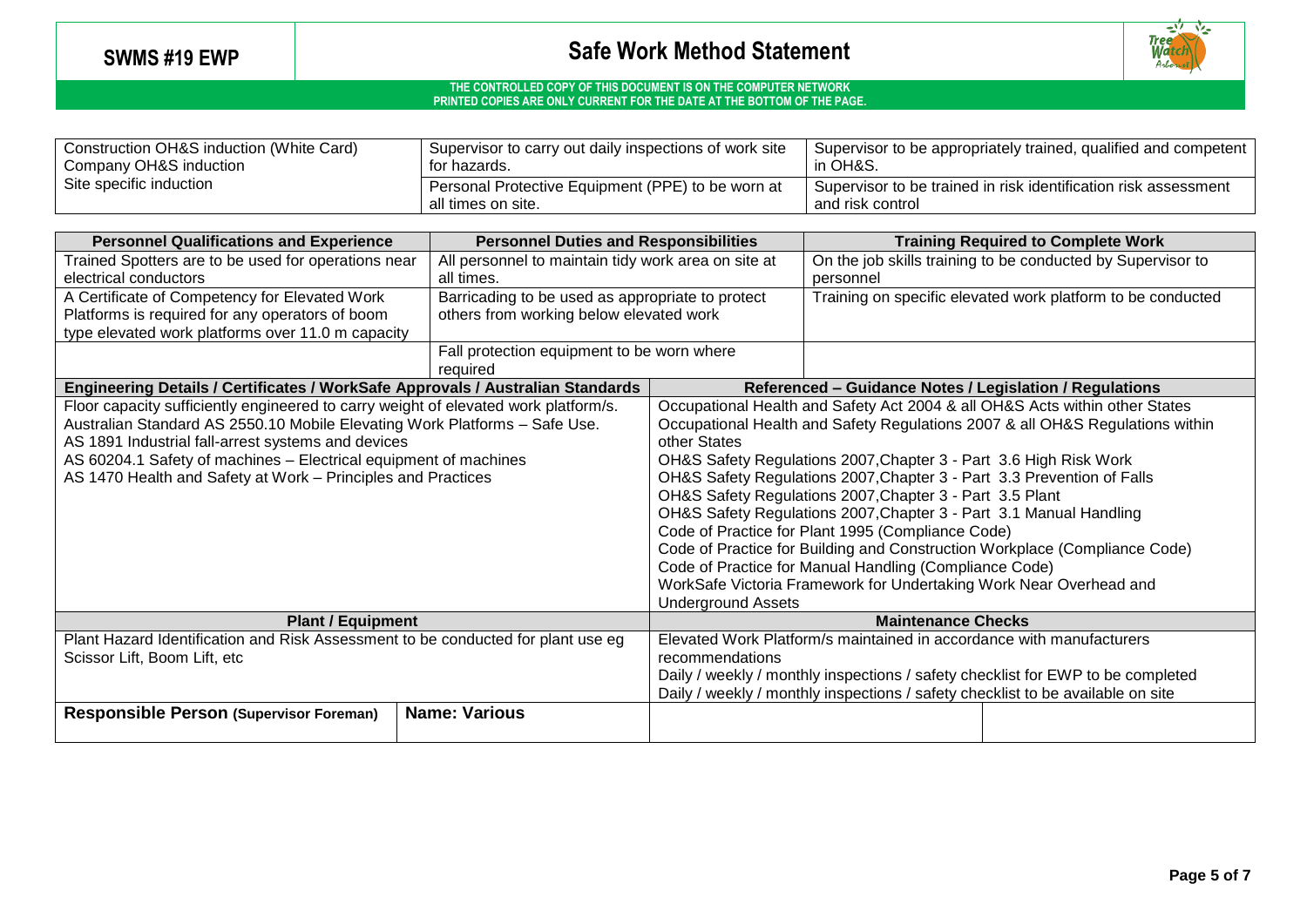**THE CONTROLLED COPY OF THIS DOCUMENT IS ON THE COMPUTER NETWORK PRINTED COPIES ARE ONLY CURRENT FOR THE DATE AT THE BOTTOM OF THE PAGE.**

The persons (employees, subcontractors and others) that have signed below:

- 1. been involved in the hazard/risk assessment and the determination of the hazard/risk controls applicable to their tasks, duties and responsibilities
- 2. had all hazards and risk controls have been communicated to them
- 3. and are fully aware of and understand the hazards/risks and safety risk controls and rules required
- 4. agreed to all the hazard/risk controls
- 5. agreed to and understand their Duty of Care to themselves and others
- *6. agreed that they are the person responsible for site supervision of the work, inspecting and approving work areas, work methods, compliance with SWMS, protective measures, plant, equipment and power tools.*

*Print name clearly date a sign here:* 

**If any unforeseen circumstances should arise and 100% compliance with this Safe Work Method Statement is not possible work is to cease until the Safe Work Method Statement is reviewed.**

**Note: All personnel must be inducted into the above Safe Work Method Statement via a toolbox meeting with their acknowledgment signatures of being inducted on it prior to work commencing.**